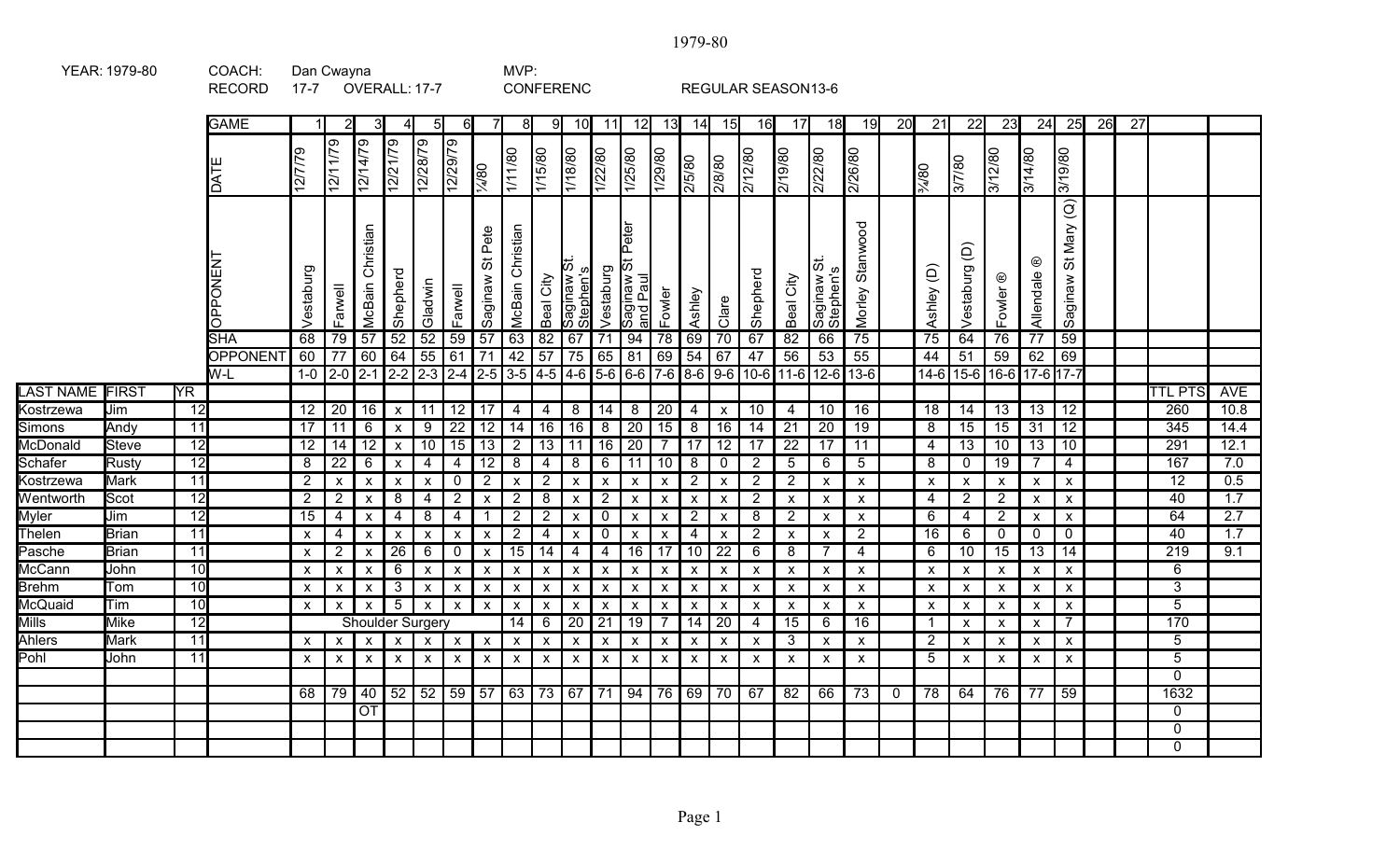|                                           | YEAR: 1978-79 |                 | COACH:<br><b>RECORD</b> | Dan Cwayna<br>$17 - 7$    |                           | OVERALL: 17-7      |                    |                           |                           |                           | MVP:<br><b>CONFERENC</b>  |                    |                  |                                    |                           |                           |                           |                 | <b>REGULAR SEASON: 13-6</b>                                                                                        |                    |                     |                            |                 |                 |                 |                   |  |                  |                  |
|-------------------------------------------|---------------|-----------------|-------------------------|---------------------------|---------------------------|--------------------|--------------------|---------------------------|---------------------------|---------------------------|---------------------------|--------------------|------------------|------------------------------------|---------------------------|---------------------------|---------------------------|-----------------|--------------------------------------------------------------------------------------------------------------------|--------------------|---------------------|----------------------------|-----------------|-----------------|-----------------|-------------------|--|------------------|------------------|
|                                           |               |                 | <b>GAME</b>             | $\mathbf{1}$              | 2                         | 3                  |                    | 51                        | 6                         |                           | 8                         | 91                 | 10               | 11                                 | $\overline{12}$           | 13                        | 14                        | 15              | 16                                                                                                                 | 17                 | 18                  | 19                         | $\overline{20}$ | $\overline{21}$ | $\overline{22}$ | $\overline{23}$   |  |                  |                  |
|                                           |               |                 | DATE                    | 12/5/78                   | 12/8/78                   | 12/12/78           | 12/19/78           | 12/21/80                  | 1/5/79                    | 62/61                     | 1/12/79                   | 1/19/79            | $\frac{1}{2379}$ | 1/26/79                            | 1/30/79                   | 2/2/79                    | 2/6/79                    | 2/9/79          | 2/13/79                                                                                                            | $\frac{6216}{79}$  | 2/20/79             | 2/23/79                    | 2/27/79         |                 | 3/6/79          | 8/9/79            |  |                  |                  |
| <b>OPPONENT</b><br><b>SHA</b><br>OPPONENT |               |                 |                         | Farwell                   | McBain Christian          | Newaygo            | Clare              | Shepherd                  | Petes<br>$\ddot{\circ}$   | Beal City                 | <b>McBain Christian</b>   | St. Stevans        | Ashley           | Petes<br>$\overline{\ddot{\circ}}$ | Breckenridge              | Stanwood<br>Morley        | Farwell                   | Clare           | Shepherd                                                                                                           | Fowler             | Beal City           | Stevans<br>$\ddot{\sigma}$ | Ashley          |                 | Fowler          | Vestaburg         |  |                  |                  |
|                                           |               |                 |                         | 69                        | 49                        | 56                 | 56                 | 59                        | $\sqrt{73}$               | $\overline{67}$           | 36                        | $\overline{74}$    | 87               | 54                                 | 72                        | 67                        | 80                        | 63              | 86                                                                                                                 | 63                 | 76                  | 69                         | 99              |                 | 66              | 48                |  |                  |                  |
|                                           |               |                 | W-L                     | 60                        | 48                        | 59                 | 52                 | 48                        | $\sqrt{83}$               | $\overline{37}$           | 44                        | $\overline{79}$    | 68               | 68                                 | 64                        | 59                        | 48                        | 43              | $\overline{36}$<br>1-0   2-0   2-1   3-1   4-1   4-2   5-2   5-3   5-4   6-4   6-5   7-5   8-5   9-5   10-5   11-5 | 60<br>$12-5$       | 55<br>$13 - 5$ 14-5 | 63                         | 65<br>$15 - 5$  |                 | 46              | 51<br>$16-5$ 16-6 |  |                  |                  |
| <b>LAST NAME</b>                          | <b>FIRST</b>  | <b>YR</b>       |                         |                           |                           |                    |                    |                           |                           |                           |                           |                    |                  |                                    |                           |                           |                           |                 |                                                                                                                    |                    |                     |                            |                 |                 |                 |                   |  | <b>TTL PTS</b>   | <b>AVE</b>       |
| McDonald                                  | Jeff          | $\overline{12}$ |                         | $\mathbf{0}$              | $\overline{7}$            | $\overline{2}$     | $2^{\circ}$        | 6                         | 3                         | $\mathbf 0$               | $\overline{4}$            | $\mathbf 0$        | $\overline{4}$   | 8                                  | $\overline{4}$            | 7                         | $\mathbf 0$               | $\mathbf{3}$    | $\overline{0}$                                                                                                     | $\overline{7}$     | $\mathbf 0$         | $\overline{7}$             | 6               |                 | 4               | $\mathbf 0$       |  | 74               | $\overline{3.4}$ |
| Kostrzewa                                 | Jim           | 11              |                         | 8                         | 10                        | $\overline{12}$    | 10                 | 8                         | $\overline{10}$           | $\overline{4}$            | $\overline{2}$            | $\overline{15}$    | 8                | 8                                  | $\mathbf 0$               | $\mathbf 0$               | $\overline{4}$            | $\overline{2}$  | 8                                                                                                                  | 4                  | 16                  | 6                          | 4               |                 | $\overline{2}$  | $\overline{7}$    |  | 148              | 6.7              |
| Mills                                     | <b>Mike</b>   | $\overline{11}$ |                         | $\overline{23}$           | $\overline{10}$           | 9                  | 6                  | 11                        | $\overline{2}$            | 4                         | $\overline{2}$            | $\overline{17}$    | $\overline{5}$   | $\overline{9}$                     | 8                         | 16                        | $\overline{10}$           | $\overline{4}$  | $\overline{14}$                                                                                                    | $\overline{7}$     | 12                  | $\overline{21}$            | $\overline{7}$  |                 | $\overline{19}$ | $\mathbf{1}$      |  | $\overline{217}$ | 9.9              |
| McDonald                                  | <b>Steve</b>  | $\overline{11}$ |                         | 11                        | $\overline{2}$            | 9                  | 12                 | 11                        | -7                        | 6                         | $\sqrt{5}$                | $\overline{8}$     | $\overline{4}$   | $6\overline{6}$                    | 10                        | 16                        | 12                        | 6               | 5                                                                                                                  | 10                 | 4                   | $5\overline{)}$            | 11              |                 | 10              | $\mathbf 0$       |  | 170              | 7.7              |
| Simons                                    | Andy          | 10              |                         | 13                        | $\overline{1}$            | 10                 | $\mathbf 0$        | 9                         | 13                        | 11                        | $\overline{4}$            | 15                 | $\overline{4}$   | 10                                 | 16                        | 14                        | 12                        | 22              | $\overline{13}$                                                                                                    | 10                 | $\sqrt{5}$          | 8                          | 8               |                 | 8               | 12                |  | 218              | 9.9              |
| Schafer                                   | <b>Rusty</b>  | $\overline{11}$ |                         | 6                         | $\mathbf 0$               | $\overline{2}$     | 14                 | $\overline{2}$            | $\mathbf 0$               | 6                         | $\overline{2}$            | $\mathbf 0$        | $\overline{11}$  | $\overline{2}$                     | $\overline{4}$            | $\mathbf 0$               | 9                         | $\overline{2}$  | $\overline{2}$                                                                                                     | $\overline{8}$     | $\overline{8}$      | $\mathbf 0$                | $\overline{3}$  |                 | $\overline{6}$  | $\overline{0}$    |  | 87               | 4.0              |
| Mills                                     | <b>Mark</b>   | $\overline{12}$ |                         | 6                         | $\overline{4}$            | 6                  | 8                  | 4                         | $\overline{10}$           | 10                        | $5\phantom{.0}$           | $6\phantom{.}6$    | $\overline{4}$   | $\pmb{\mathsf{X}}$                 | $\mathsf{x}$              | $\pmb{\chi}$              | $\boldsymbol{\mathsf{x}}$ | $5\phantom{.0}$ | $\overline{11}$                                                                                                    | $\overline{4}$     | 4                   | $\boldsymbol{\mathsf{X}}$  | $\mathbf{3}$    |                 | 11              | 9                 |  | 110              | 5.0              |
| Pohl                                      | Jim           | 12              |                         | $\overline{2}$            | $\overline{2}$            | $\pmb{\mathsf{x}}$ | $\mathbf 0$        | $\pmb{\mathsf{X}}$        | $\boldsymbol{\mathsf{X}}$ | $\overline{12}$           | $\,6\,$                   | $\overline{0}$     | 24               | $\overline{2}$                     | $\overline{3}$            | $\pmb{0}$                 | $\overline{13}$           | $\overline{7}$  | 6                                                                                                                  | $\overline{2}$     | 8                   | 6                          | $\overline{11}$ |                 | $\overline{2}$  | $\mathbf 0$       |  | 106              | 4.8              |
| Pasche                                    | Jim           | 12              |                         | $\pmb{\mathsf{X}}$        | $\overline{13}$           | 6                  | $\sqrt{4}$         | $\overline{\mathbf{8}}$   | 28                        | $\overline{14}$           | $6\phantom{.}6$           | 13                 | 14               |                                    | $9 \mid 27$               | 14                        | 8                         | $\overline{7}$  | $\overline{13}$                                                                                                    | 11                 | 19                  | 16                         | $\overline{22}$ |                 | $\overline{4}$  | $\overline{19}$   |  | $\overline{275}$ | 12.5             |
| Thelen                                    | Craig         | $\overline{11}$ |                         | $\boldsymbol{\mathsf{X}}$ | $\pmb{\mathsf{X}}$        | $\pmb{\mathsf{X}}$ | $\pmb{\mathsf{X}}$ | $\pmb{\mathsf{X}}$        | $\boldsymbol{\mathsf{x}}$ | $\pmb{\mathsf{X}}$        | $\pmb{\times}$            | $\pmb{\mathsf{x}}$ | $\overline{4}$   | $\pmb{\mathsf{x}}$                 | $\mathbf 0$               | $\boldsymbol{\mathsf{x}}$ | 8                         | $\mathbf 0$     | $\mathbf{3}$                                                                                                       | $\pmb{\mathsf{X}}$ | $\pmb{\chi}$        | $\boldsymbol{\mathsf{x}}$  | $\pmb{\times}$  |                 |                 |                   |  | 15               |                  |
| Wentworth                                 | Scott         | $\overline{11}$ |                         | $\boldsymbol{\mathsf{x}}$ | $\boldsymbol{\mathsf{x}}$ | X                  | $\pmb{\mathsf{X}}$ | X                         | $\boldsymbol{\mathsf{x}}$ | $\boldsymbol{\mathsf{x}}$ | $\pmb{\times}$            | $\pmb{\mathsf{x}}$ | 2 <sup>7</sup>   | $\pmb{\mathsf{X}}$                 | $\boldsymbol{\mathsf{X}}$ | $\boldsymbol{\mathsf{x}}$ | $\mathbf 0$               | $\overline{1}$  | $\overline{4}$                                                                                                     | $\pmb{\mathsf{X}}$ | $\pmb{\mathsf{X}}$  | $\boldsymbol{\mathsf{X}}$  | 12              |                 |                 |                   |  | $\overline{19}$  |                  |
| Myler                                     | Jim           | $\overline{11}$ |                         | $\boldsymbol{\mathsf{X}}$ | $\boldsymbol{\mathsf{x}}$ | $\mathsf{x}$       | $\mathsf{x}$       | $\mathsf{x}$              | $\boldsymbol{\mathsf{x}}$ | $\overline{2}$            | $\boldsymbol{\mathsf{x}}$ | $\pmb{\chi}$       | $\mathbf 0$      | $\mathsf{x}$                       | $\boldsymbol{\mathsf{X}}$ | $\boldsymbol{\mathsf{x}}$ | $\overline{4}$            | $\overline{2}$  | 5                                                                                                                  | $\pmb{\mathsf{X}}$ | $\pmb{\chi}$        | $\boldsymbol{\mathsf{X}}$  | 4               |                 |                 |                   |  | $\overline{17}$  |                  |
| Fettig                                    | <b>Brian</b>  | $\overline{12}$ |                         | $\boldsymbol{\mathsf{x}}$ | $\pmb{\mathsf{X}}$        | X                  | $\pmb{\mathsf{X}}$ | $\boldsymbol{\mathsf{x}}$ | $\boldsymbol{\mathsf{x}}$ | $\mathbf 0$               | $\boldsymbol{\mathsf{X}}$ | $\pmb{\mathsf{X}}$ | 3 <sup>1</sup>   | $\pmb{\mathsf{X}}$                 | $\boldsymbol{\mathsf{X}}$ | $\boldsymbol{\mathsf{x}}$ | $\mathbf 0$               | $\overline{2}$  | 4                                                                                                                  | $\mathsf{x}$       | $\mathsf{x}$        | $\mathsf{x}$               | 8               |                 |                 |                   |  | $\overline{17}$  |                  |
|                                           |               |                 |                         |                           |                           |                    |                    |                           |                           |                           |                           |                    |                  |                                    |                           |                           |                           |                 |                                                                                                                    |                    |                     |                            |                 |                 |                 |                   |  |                  |                  |
|                                           |               |                 |                         |                           |                           |                    |                    |                           |                           |                           |                           |                    |                  |                                    |                           |                           |                           |                 |                                                                                                                    |                    |                     |                            |                 |                 |                 |                   |  |                  |                  |
|                                           |               |                 |                         |                           |                           |                    |                    |                           |                           |                           |                           |                    |                  |                                    |                           |                           |                           |                 |                                                                                                                    |                    |                     |                            |                 |                 |                 |                   |  |                  |                  |
|                                           |               |                 |                         | 69                        | 49                        | 56                 |                    | $56$ 59 73                |                           |                           | $69 \mid 36 \mid 74$      |                    | 87               |                                    | $54$ 72 67                |                           | 80                        | 63              | 88                                                                                                                 | 63                 | 76                  | 69                         | 99              | $\mathbf{0}$    | 66              | 48                |  |                  |                  |
|                                           |               |                 |                         |                           |                           | $\overline{OT}$    |                    |                           |                           |                           |                           |                    |                  |                                    |                           |                           |                           |                 |                                                                                                                    |                    |                     |                            |                 |                 |                 |                   |  |                  |                  |
|                                           |               |                 |                         |                           |                           |                    |                    |                           |                           |                           |                           |                    |                  |                                    |                           |                           |                           |                 |                                                                                                                    |                    |                     |                            |                 |                 |                 |                   |  |                  |                  |
|                                           |               |                 |                         |                           |                           |                    |                    |                           |                           |                           |                           |                    |                  |                                    |                           |                           |                           |                 |                                                                                                                    |                    |                     |                            |                 |                 |                 |                   |  |                  |                  |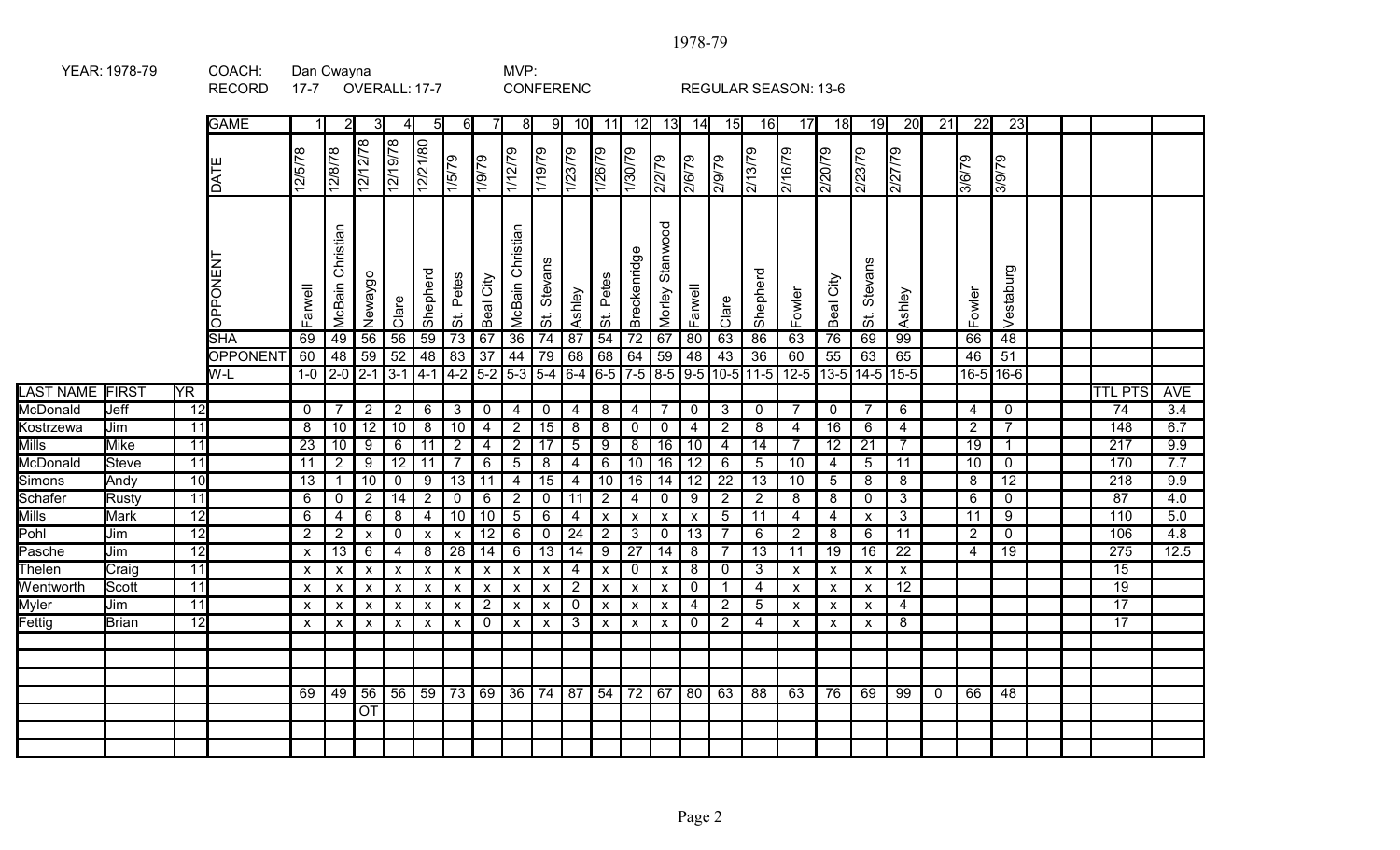|                    |              |          | <b>RECORD</b>   |                           |                |                      | OVERALL: 14-7           |                                      |                    |                     | CONFERENCE:               |                           |                           |                                             |                           |                           |                   |                     | REGULAR SEASON:           |                | $13-6$                    |                  |             |                           |                                |    |             |    |                |              |
|--------------------|--------------|----------|-----------------|---------------------------|----------------|----------------------|-------------------------|--------------------------------------|--------------------|---------------------|---------------------------|---------------------------|---------------------------|---------------------------------------------|---------------------------|---------------------------|-------------------|---------------------|---------------------------|----------------|---------------------------|------------------|-------------|---------------------------|--------------------------------|----|-------------|----|----------------|--------------|
|                    |              |          | <b>GAME</b>     |                           | $\overline{2}$ | 3                    |                         | $5\overline{a}$                      | 6                  | $\overline{7}$      | 8                         | 9                         | 10                        | 11                                          | 12                        | 13                        | 14                | 15                  | 16                        | 17             | 18                        | 19               | 20          | 21                        | 22                             | 23 | 24          | 25 |                |              |
|                    |              |          | DATE            | 11/29/77                  | 12/2/77        | 12/6/77              | 12/16/77                | 12/20/77                             | 12/22/77           | 1/3/78              | 1/6/78                    | 1/13/78                   | 1/14/78                   | 1/17/78                                     | 1/20/78                   | 1/24/78                   | 1/31/78           | 2/3/78              | 2/7/78                    | 2/14/78        | 2/17/78                   | 2/21/78          |             | 3/1/78                    | 3/3/78                         |    |             |    |                |              |
|                    |              |          | <b>DPPONENT</b> | Shepherd                  | Ashley         | Farwell              | Ashley                  | Kingston                             | Merrill            | Beal City           | 5<br>Saginaw<br>Stephens  | Christian<br>McBain       | Evart                     | Vestaburg                                   | 5<br>Saginaw<br>Stephens  | McBain Christian          | Beal City         | Fowler              | 5<br>Saginaw S            | Shepherd       | 5<br>Saginaw:<br>Stephens | Merrill          |             | City<br>Beal              | Vestaburg                      |    |             |    |                |              |
|                    |              |          | <b>SHA</b>      | 57                        | 87             | 78                   | 80                      | 92                                   | 99                 | 68                  | 92                        | 59                        | 87                        | 93                                          | 65                        | 56                        | 69                | 67                  | 62                        | 61             | 71                        | 90               |             | 70                        | 51                             |    |             |    |                |              |
|                    |              |          | OPP             | 50                        | 45             | 79                   | 48                      | 65                                   | 68                 | 41                  | 111                       | 57                        | 69                        | 62                                          | 75                        | 65                        | 58                | 64                  | 75                        | 56             | 98                        | 70               |             | 49                        | 54                             |    |             |    |                |              |
|                    |              |          | W-L             | $1-0$                     | $2 - 0$        | $2 - 1$              | $3 - 1$                 | $4 - 1$                              | $5 - 1$            | $6-1$               | $6 - 2$                   | $7 - 2$                   | $8 - 2$                   | $9 - 2$                                     | $9 - 3$                   | $9 - 4$                   | $10 - 4$          | $11 - 4$            | $11 - 5$                  | $12 - 5$       | $12-6$                    | $13-6$           |             | 14-6                      | $14 - 7$                       |    |             |    |                |              |
|                    |              |          | CONF            |                           |                |                      |                         |                                      |                    |                     |                           |                           |                           |                                             |                           |                           |                   |                     |                           |                |                           |                  |             |                           |                                |    |             |    |                |              |
| <b>LAST NAME</b>   | <b>FIRST</b> | ŀΥR      |                 |                           |                |                      |                         |                                      |                    |                     |                           |                           |                           |                                             |                           |                           |                   |                     |                           |                |                           |                  |             |                           |                                |    |             |    | <b>TTL PTS</b> | AVE          |
| Schafer            | Chris        | 12       |                 | 5                         | 9              | 18                   | 12                      | 14                                   | 19                 | 4                   | 34                        | $\overline{7}$            | 13                        | 10                                          | $\overline{4}$            | 8                         | 6                 | $\overline{4}$      | 13                        | 11             | 12                        | 25               |             | $\overline{2}$            | 10                             |    |             |    | 240            | 11.4         |
| Horan              | Joe          | 12       |                 | 3                         | 4              | 4                    | 4                       | 9                                    | 4                  | $\mathbf{1}$        | 8                         | 6                         | $10\,$                    | 9                                           | 4                         | 16                        | 14                | 9                   | $\mathbf 0$               | $\overline{4}$ | 4                         | $\overline{7}$   |             | 6                         | 8                              |    |             |    | 134            | $6.4\,$      |
| McDonald           | Gary<br>Jim  | 12       |                 | $\overline{7}$            | $\overline{7}$ | 14                   | 4                       | 11                                   | 6                  | 10                  | 6                         | $\overline{2}$            | 8                         | $\overline{7}$                              | 8                         | 16                        | $\overline{2}$    | $\overline{7}$      | 8                         | 12             | 3                         | 10               |             | 8                         | 6                              |    |             |    | 162            | 7.7          |
| Pasche             | Tom          | 11<br>12 |                 | 12<br>20                  | X<br>17        | $\overline{7}$<br>16 | 11                      | $\overline{4}$<br>27                 | 16<br>28           | 9<br>16             | 22<br>13                  | 12<br>22                  | 18<br>25                  | 16<br>19                                    | 30                        | 4                         | 10                | 19<br>28            | 20<br>22                  | 14<br>20       | 16<br>22                  | 18<br>18         |             | 18<br>12                  | 10<br>15                       |    |             |    | 286<br>369     | 14.3<br>19.4 |
| Pasche<br>McDonald | Jeff         | 11       |                 | 10                        | 4              | X                    | 14                      |                                      | $\overline{2}$     |                     | $5\,$                     | 4                         |                           |                                             | 15<br>4                   | $\mathsf{x}$<br>4         | $\mathsf{x}$<br>8 |                     |                           |                | $\overline{2}$            | $\mathbf{1}$     |             | 6                         |                                |    |             |    | 52             |              |
| Pohl               | Jim          | 11       |                 | X                         | 4              | 16                   | $\pmb{\mathsf{x}}$<br>8 | $\pmb{\mathsf{x}}$<br>$\pmb{\times}$ | 4                  | X<br>$\overline{7}$ | 4                         | $\overline{4}$            | $\overline{2}$<br>3       | $\boldsymbol{\mathsf{x}}$<br>$\overline{1}$ | $\pmb{\mathsf{x}}$        | 8                         | 6                 | X<br>$\pmb{\times}$ | $\pmb{\times}$<br>X       | x<br>x         | x                         | $\boldsymbol{x}$ |             | $\mathbf{3}$              | $\mathsf{x}$<br>$\overline{2}$ |    |             |    | 70             |              |
| Mankowski          | Rich         | 11       |                 | $\boldsymbol{\mathsf{x}}$ | 10             | $\overline{2}$       | X                       | X                                    | $\overline{4}$     | $\overline{2}$      | $\boldsymbol{\mathsf{x}}$ | $\boldsymbol{\mathsf{x}}$ | x                         | $\overline{2}$                              | $\pmb{\chi}$              | x                         | x                 | $\pmb{\times}$      | x                         | x              | X                         | X                |             | 3                         | $\mathsf{x}$                   |    |             |    | 23             |              |
| Mills              | Mark         | 11       |                 | $\boldsymbol{\mathsf{x}}$ | 18             | x                    | $\pmb{\times}$          | $\mathbf{1}$                         | $\overline{4}$     | $\overline{7}$      | $\mathsf{x}$              | $\boldsymbol{\mathsf{x}}$ | $\boldsymbol{\mathsf{x}}$ | 3                                           | $\pmb{\mathsf{X}}$        | X                         | $\overline{4}$    | $\pmb{\times}$      | $\boldsymbol{\mathsf{x}}$ | X              | $\mathsf{x}$              | X                |             | $\boldsymbol{\mathsf{x}}$ | X                              |    |             |    | 37             |              |
| Fettig             | <b>Brian</b> | 11       |                 | x                         | 6              | X                    | 6                       | 6                                    | $\overline{2}$     | $\overline{4}$      | X                         | X                         | $\pmb{\mathsf{x}}$        | $\overline{2}$                              | X                         | x                         | х                 | X                   | X                         | X              | $\overline{2}$            | x                |             | $\overline{2}$            | $\mathsf{x}$                   |    |             |    | 30             |              |
| Baumann            | Terry        | 12       |                 | X                         | 4              | x                    | 14                      | 10                                   | 4                  | $\pmb{\mathsf{X}}$  | X                         | $\overline{2}$            | 6                         | 13                                          | $\mathsf{x}$              | $\pmb{\mathsf{X}}$        | 9                 | $\pmb{\mathsf{x}}$  | X                         | X              | $\overline{2}$            | $\overline{7}$   |             | $\overline{2}$            | $\mathsf{x}$                   |    |             |    | 73             |              |
| Zammaron           | Dave         | 11       |                 | x                         | 4              | $\mathbf{1}$         | $\overline{2}$          | $\overline{4}$                       | 3                  | $5\,$               | $\boldsymbol{\mathsf{x}}$ | $\boldsymbol{\mathsf{x}}$ | $\overline{2}$            | $\overline{2}$                              | $\pmb{\mathsf{X}}$        | x                         | $\mathbf{1}$      | $\pmb{\times}$      | $\boldsymbol{\mathsf{x}}$ | x              | $\overline{2}$            | $\overline{4}$   |             | X                         | X                              |    |             |    | 30             |              |
| Sullivan           | <b>Bob</b>   | 11       |                 | $\mathsf{x}$              | х              | x                    | $\overline{c}$          | 6                                    | $\pmb{\mathsf{x}}$ | 3                   | X                         | $\boldsymbol{\mathsf{x}}$ | $\boldsymbol{\mathsf{x}}$ | $\overline{7}$                              | $\boldsymbol{\mathsf{x}}$ | $\boldsymbol{\mathsf{x}}$ | х                 | $\pmb{\mathsf{x}}$  | $\boldsymbol{\mathsf{x}}$ | X              | $\boldsymbol{\mathsf{x}}$ | $\pmb{\times}$   |             |                           | X                              |    |             |    | 19             |              |
| Bellinger          | Tim          | 11       |                 | X                         | X              | X                    | 3                       | $\pmb{\times}$                       | 3                  | $\pmb{\mathsf{X}}$  | $\boldsymbol{\mathsf{x}}$ | $\boldsymbol{\mathsf{x}}$ | $\boldsymbol{\mathsf{x}}$ | $\overline{2}$                              | $\boldsymbol{\mathsf{x}}$ | $\boldsymbol{\mathsf{x}}$ | 9                 | $\pmb{\mathsf{x}}$  | $\boldsymbol{\mathsf{x}}$ | X              | 6                         | X                |             | $\overline{4}$            | X                              |    |             |    | 27             |              |
| <b>Mills</b>       | Mike         | 10       |                 | X                         | X              | X                    | $\pmb{\times}$          | $\pmb{\times}$                       | $\pmb{\mathsf{x}}$ | $\pmb{\chi}$        | $\pmb{\mathsf{x}}$        | $\mathsf{x}$              | $\pmb{\chi}$              | $\pmb{\chi}$                                | $\pmb{\times}$            | $\boldsymbol{\mathsf{x}}$ | X                 | $\pmb{\times}$      | $\boldsymbol{\mathsf{x}}$ | X              | $\boldsymbol{\mathsf{x}}$ | $\pmb{\chi}$     |             | 3                         | X                              |    |             |    | 3              |              |
|                    |              |          |                 |                           |                |                      |                         |                                      |                    |                     |                           |                           |                           |                                             |                           |                           |                   |                     |                           |                |                           |                  |             |                           |                                |    |             |    | $\mathbf 0$    |              |
|                    |              |          |                 |                           |                |                      |                         |                                      |                    |                     |                           |                           |                           |                                             |                           |                           |                   |                     |                           |                |                           |                  |             |                           |                                |    |             |    | $\mathbf 0$    |              |
| game total         |              |          |                 | 57                        | 87             | 78                   | 80                      | 92                                   | 99                 | 68                  | 92                        | 59                        | 87                        | 93                                          | 65                        | 56                        | 69                | 67                  | 63                        | 61             | 71                        | 90               | $\mathbf 0$ | 70                        | 51                             | 0  | $\mathbf 0$ |    | 1555           |              |
|                    |              |          |                 |                           |                |                      |                         |                                      |                    |                     |                           |                           |                           |                                             |                           |                           |                   |                     |                           |                |                           |                  |             |                           |                                |    |             |    | 0              |              |
|                    |              |          |                 |                           |                |                      |                         |                                      |                    |                     |                           |                           |                           |                                             |                           |                           |                   |                     |                           |                |                           |                  |             |                           |                                |    |             |    | $\Omega$       |              |

YEAR: 1977-78 COACH: Bob Ryan COACH: Bob 2011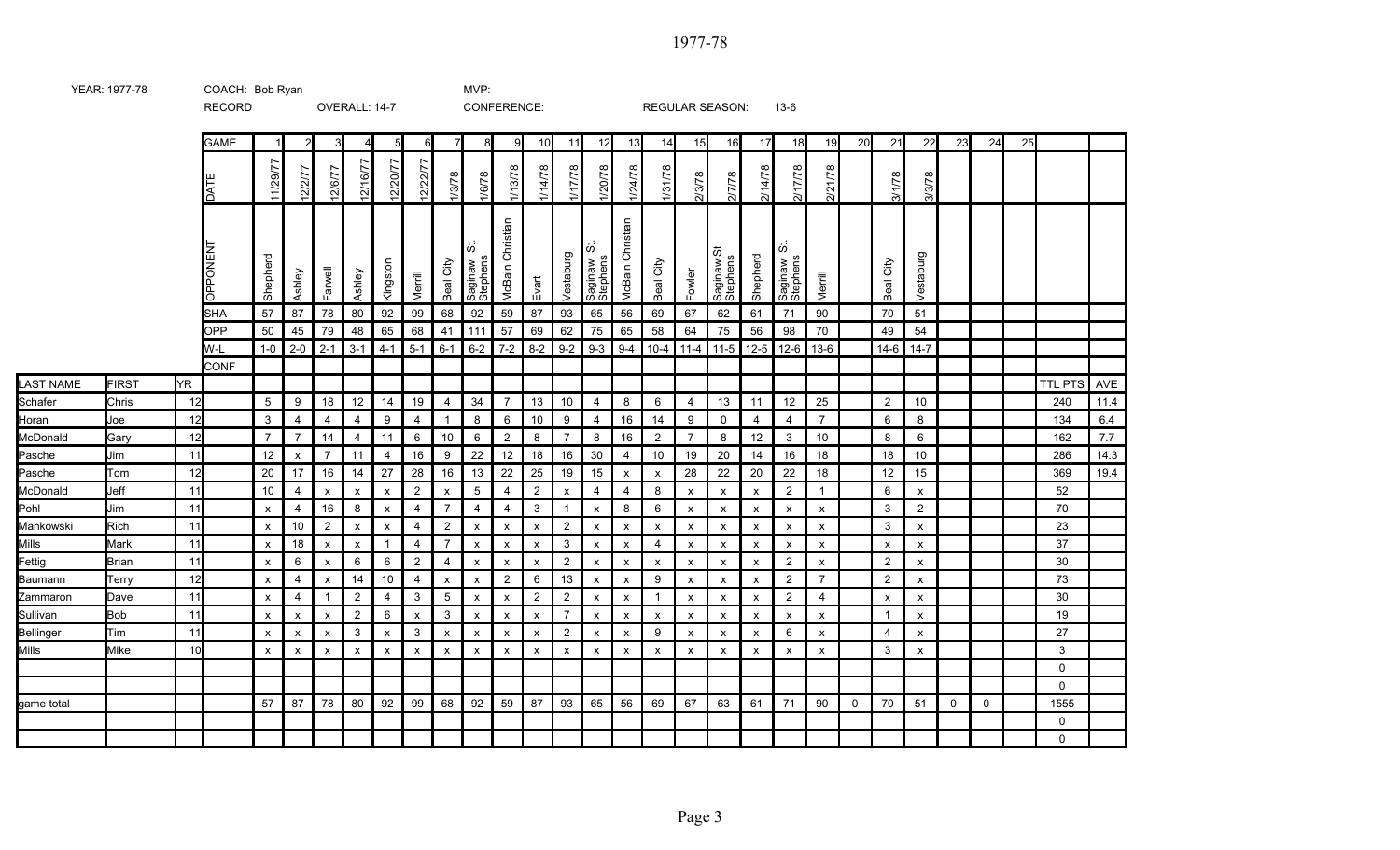RECORD OVERALL: 8-13 CONFERENCE: REGULAR SEASON: 8-12 GAME | 1| 2| 3| 4| 5| 6| 7| 8| 9| 10| 11| 12| 13| 14| 15| 16| 17| 18| 19| 20| 21| 22| 23| 24| 25 2/10/76 12/28/76 2/14/76 12/17/76 12/30/76<br>|<br>|4/77<br>|4/77 1/21/77 2/11/77 2/18/77 2/22/77 1/7/77 2/4/77 2/8/77 DA TE St. Peters Peters **VICBain Christian** McBain Christian McBain Christian McBain Christian Mich Luth Sem NEN TSaginaw St.  $\vec{\omega}$  $\ddot{\circ}$ **Shepherd** Montabella Vestaburg **Shepherd** Vestaburg Vestaburg Chip Hills Beal City Beal City Stephens Saginaw Saginaw Stephens Saginaw Farwell Farwell Fowler Fulton Fulton O<br>O<br>O<br>O SHA | 55 | 63 | 46 | 63 | 79 | 62 | 77 | 76 | 48 | 76 | 62 | 57 | 68 | 63 | 74 | 69 | 64 | 84 | 70 | 57 | | 49 OPP | 62 | 70 | 42 | 66 | 111 | 63 | 70 | 60 | 50 | 59 | 55 | 63 | 78 | 61 | 78 | 71 | 85 | 54 | 69 | 76 | GI W-L | 0-1 | 0-2 | 1-2 | 1-3 | 1-4 | 1-5 | 2-5 | 3-5 | 3-6 | 4-6 | 5-6 | 5-7 | 5-8 | 6-8 | 6-9 | 6-10 | 6-11 | 7-11 | 8-11 | 8-12 | | 8-13 CONF LAST NAME FIRST YR TTL PTS AVE Bedard Bill | 12 | 10 | 5 | 2 | 8 | 4 | 12 | 8 | 17 | 3 | 10 | 9 | 6 | 2 | 10 | 14 | 12 | 3 | x | 8 | 4 | | | 10 | | | | | 157 McCormick Mike | 12 | 11 | 22 | 11 | 8 | 14 | 11 | 6 | 13 | 6 | 15 | x | 6 | 18 | 12 | 18 | 20 | 17 | 12 | 26 | 12 | | 8 | | | | | 266 | 13.3 Pasche Jim | 10 | 6 | 8 | 14 | 19 | 16 | 7 | 4 | 0 | 13 | 10 | 17 | 20 | 18 | 4 | 14 | 9 | 20 | 7 | 9 | 6 | 0 | 2 | 0 | | 223 | 10.6 Pasche Tom | 11| | 13 | 22 | 11 | 14 | 13 | 18 | 28 | 22 | 24 | 13 | 11 | 12 | 16 | 20 | 10 | 18 | x | 10 | 17 | 15 | | 16 | | | 323 | 16.5 **Schafer** Chris | 11 | 7 | 4 | 6 | 6 | 15 | 8 | 14 | 10 | 2 | 14 | 8 | 9 | 5 | 11 | 12 | 2 | 3 | 9 | 2 | 6 | | 9 | | | | 162 **Horan** Joe | 11 | | 4 | 2 | x | x | 7 | x | 6 | 4 | x | 10 | 13 | x | x | 4 | 2 | x | 3 | 10 | 6 | 8 | | 2 | | | | | 81 McDonald Gary 11 4 x x 8 4 6 11 8 x 2 4 x 9 x x 8 4 10 2 6 2 88 Baumann Terry 11 x x 2 x 4 x x x x 2 x x x x x x 4 6 x x x 18 Theisen Barney 12 x x x x 2 x x 2 x x x x x x x x 6 10 x x x 20 **Watters** Dave 11 x x x x x x x x x x x 2 x 2 4 x 2 10 x x x 20 Klein Don 12 x x x x x x x x x x x x x x x x 2 x x x x 2 game total 55 63 46 63 79 62 77 76 48 76 62 55 68 63 74 69 64 84 70 57 0 49 1360

YEAR: 1976-77 COACH: MVP: Mick Natzel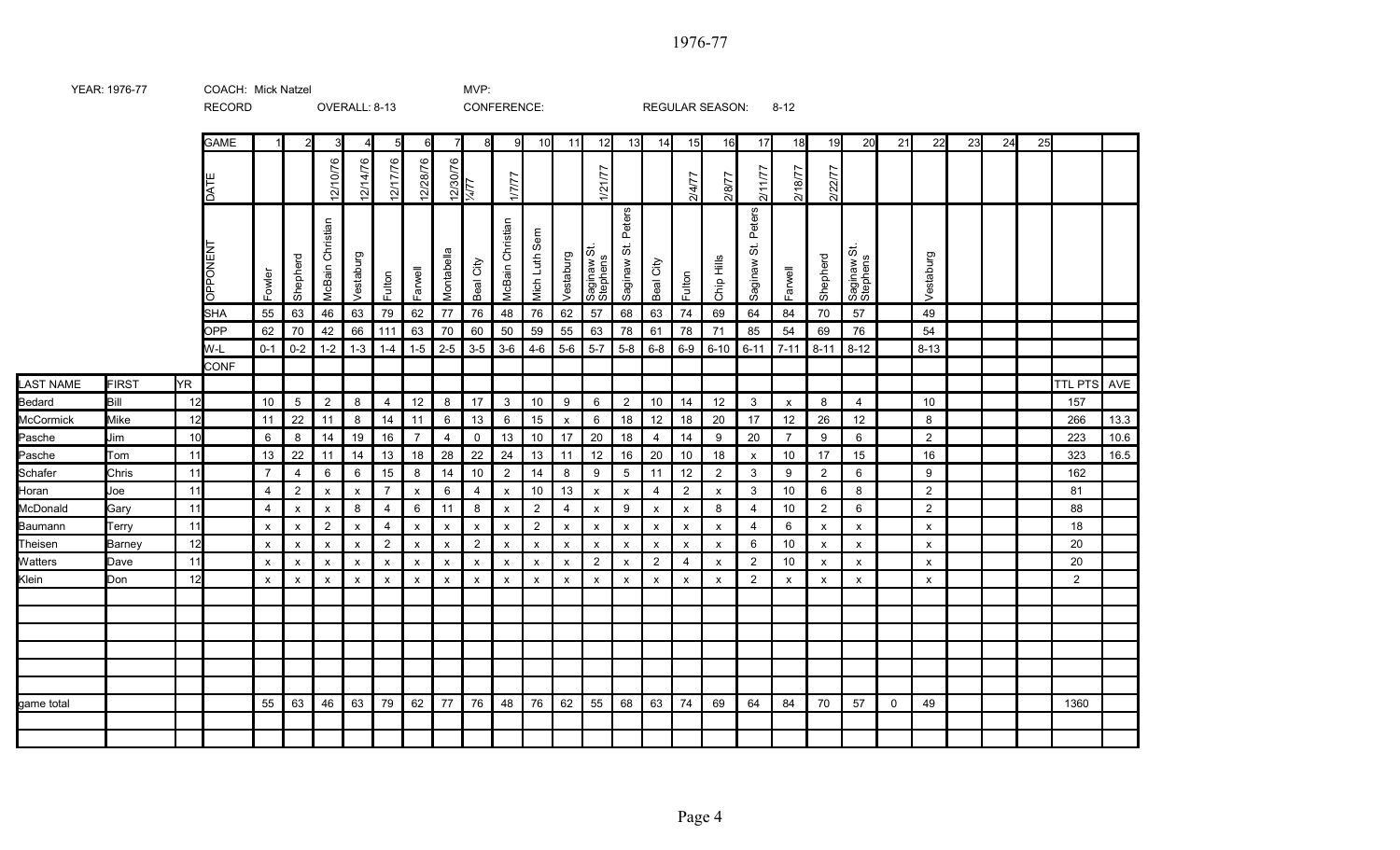|                  |              |               | <b>RECORD</b>   |                           |                           |                                                    | OVERALL: 16-6             |                           |                                         |                           | CONFERENCE:               |                           |                           |                           |                           |                           |                                                    | <b>REGULAR SEASON:</b> |                |                | $15 - 5$                  |                                                             |                           |                 |                           |    |    |    |                |         |
|------------------|--------------|---------------|-----------------|---------------------------|---------------------------|----------------------------------------------------|---------------------------|---------------------------|-----------------------------------------|---------------------------|---------------------------|---------------------------|---------------------------|---------------------------|---------------------------|---------------------------|----------------------------------------------------|------------------------|----------------|----------------|---------------------------|-------------------------------------------------------------|---------------------------|-----------------|---------------------------|----|----|----|----------------|---------|
|                  |              |               | <b>GAME</b>     |                           | $\overline{2}$            | $\mathbf{3}$                                       | $\overline{4}$            | $5 \vert$                 | 6                                       | $\overline{7}$            | 8                         | 9                         | 10                        | 11                        | 12                        | 13                        | 14                                                 | 15                     | 16             | 17             | 18                        | 19                                                          | 20                        | 21              | 22                        | 23 | 24 | 25 |                |         |
|                  |              |               | DATI            | 11/28/75                  |                           |                                                    | ம<br>12/9/7               |                           |                                         | 2/26/75                   | 12/27/75                  | 1/6/76                    |                           |                           | 1/24/76                   | 1/27/76                   | 1/30/76                                            | 2/3/76                 |                | 2/13/76        | 2/17/76                   | 2/21/76                                                     | 2/24/76                   | 3/2/76          | 0<br>3/6/7                |    |    |    |                |         |
|                  |              |               | <b>OPPONENT</b> | Shepherd                  | ශී<br>Luth<br>Mich        | Peters<br>$\overleftrightarrow{\mathrm{o}}$<br>Sag | St Charles                | McBain Christian          | $\ddot{\circ}$<br>Saginaw S<br>Stephens | Farwell                   | Breckenridge              | Beal City                 | McBain Christian          | St Charles                | Saginaw St.<br>Stephens   | Merrill                   | Peters<br>$\overleftrightarrow{\mathrm{o}}$<br>Sag | City<br>Beal           | Vestaburg      | Vestaburg      | Shepherd                  | Saints<br>$\overline{\overline{\mathbf{z}}}$<br>City<br>Bay | Merrill                   | Ashley (D)      | Fowler (D)                |    |    |    |                |         |
|                  |              |               | <b>SHA</b>      | 77                        | 81                        | 55                                                 | 88                        | 51                        | 63                                      | 63                        | 72                        | 88                        | 58                        | 76                        | 60                        | 63                        | 70                                                 | 80                     | 90             | 98             | 80                        | 59                                                          | 84                        | 58              | 61                        |    |    |    |                |         |
|                  |              |               | <b>OPP</b>      | 63                        | 65                        | 59                                                 | 51                        | 53                        | 72                                      | 53                        | 66                        | 73                        | 63                        | 56                        | 57                        | 60                        | 52                                                 | 59                     | 60             | 61             | 67                        | 73                                                          | 64                        | 36              | 63                        |    |    |    |                |         |
|                  |              |               | W-L             | $1-0$                     | $2 - 0$                   | $2 - 1$                                            | $3 - 1$                   | $3-2$                     | $3 - 3$                                 | $4 - 3$                   | $5-3$                     | $6 - 3$                   | $6 - 4$                   | $7-4$                     | $8 - 4$                   | $9-4$                     | $10 - 4$                                           | $11 - 4$               | $12-4$         | $13 - 4$       | $14 - 4$                  | $14 - 5$                                                    | $15 - 5$                  | $16 - 5$        | $16-6$                    |    |    |    |                |         |
|                  |              |               | <b>CONF</b>     |                           |                           |                                                    |                           |                           |                                         |                           |                           |                           |                           |                           |                           |                           |                                                    |                        |                |                |                           |                                                             |                           |                 |                           |    |    |    |                |         |
| <b>LAST NAME</b> | <b>FIRST</b> | YR.           |                 |                           |                           |                                                    |                           |                           |                                         |                           |                           |                           |                           |                           |                           |                           |                                                    |                        |                |                |                           |                                                             |                           |                 |                           |    |    |    | <b>TTL PTS</b> | AVE     |
| <b>Brehm</b>     | Bill         | 12            |                 | 6                         | $\overline{4}$            | 0                                                  | 10                        | $\mathsf{O}$              | $9\,$                                   | $9\,$                     | 14                        | 14                        | 8                         | 14                        | $5\phantom{.0}$           | $\pmb{\chi}$              | $\overline{5}$                                     | 11                     | 6              | 6              | 9                         | 12                                                          | 12                        | $\overline{4}$  | 15                        |    |    |    | 173            | $8.2\,$ |
| Doerr            | Kevin        | 12            |                 | 8                         | 15                        | $\overline{4}$                                     | $\overline{4}$            | 8                         | 8                                       | 3                         | 12                        | 12                        | 12                        | $\overline{7}$            | 12                        | 10                        | 14                                                 | 18                     | 10             | 12             | 28                        | $\overline{2}$                                              | 13                        | 10 <sup>°</sup> | 13                        |    |    |    | 235            | 10.7    |
| Walton           | Kevin        | 12            |                 | 12                        | 19                        | $\overline{4}$                                     | 18                        | 16                        | 15                                      | $\overline{2}$            | 16                        | 6                         | 18                        | 12                        | 12                        | 10                        | 16                                                 | -5                     | 15             | 18             | 20                        | 15                                                          | 14                        | 8               | 8                         |    |    |    | 279            | 12.7    |
| Myler            | Bill         | 12            |                 | 33                        | 22                        | 21                                                 | 20                        | 19                        | 25                                      | 36                        | 18                        | 36                        | 8                         | 29                        | 23                        | 35                        | 18                                                 | 17                     | 33             | 20             | 14                        | 14                                                          | 21                        | 15              | 21                        |    |    |    | 498            | 22.6    |
| Baumann          | <b>Steve</b> | 12            |                 | $\overline{4}$            | $\boldsymbol{\mathsf{x}}$ | 12                                                 | $\overline{5}$            | $\overline{2}$            | $\boldsymbol{\mathsf{x}}$               | $\boldsymbol{\mathsf{x}}$ | $\boldsymbol{\mathsf{x}}$ | $\boldsymbol{\mathsf{x}}$ | $\boldsymbol{\mathsf{x}}$ | $\boldsymbol{\mathsf{x}}$ | $\boldsymbol{\mathsf{x}}$ | $\boldsymbol{\mathsf{x}}$ | $\boldsymbol{\mathsf{x}}$                          | X                      | $\pmb{\chi}$   | x              | $\boldsymbol{\mathsf{x}}$ | $\boldsymbol{\mathsf{x}}$                                   | $\boldsymbol{\mathsf{x}}$ | X               | $\boldsymbol{\mathsf{x}}$ |    |    |    | 23             |         |
| <b>McCormick</b> | <b>Mike</b>  | 11            |                 | 8                         | $\overline{4}$            | $\overline{4}$                                     | $\overline{1}$            | 6                         | $\overline{2}$                          | 3                         | $\boldsymbol{\mathsf{x}}$ | $\overline{4}$            | $\overline{2}$            | $\boldsymbol{\mathsf{x}}$ | $\mathsf{x}$              | $\overline{4}$            | 2                                                  | 6                      | 10             | 14             | $\overline{2}$            | $\overline{4}$                                              | 8                         | 8               | 2                         |    |    |    | 94             |         |
| Brandell         | Joe          | 12            |                 | $\overline{4}$            | 15                        | $10$                                               | 17                        | $\mathsf{O}$              | $\overline{2}$                          | $\overline{2}$            | $\overline{1}$            | 14                        | $\overline{2}$            | $\pmb{\times}$            | $\overline{2}$            | 0                         | 10                                                 | 10                     | 4              | 4              | 0                         | $\overline{4}$                                              | 2                         | $\overline{4}$  | $\overline{2}$            |    |    |    | 109            | 5       |
| Thering          | <b>Bob</b>   | 12            |                 | $\boldsymbol{\mathsf{x}}$ | $\mathbf{x}$              | $\boldsymbol{\mathsf{x}}$                          | 3                         | $\boldsymbol{\mathsf{x}}$ | $\boldsymbol{\mathsf{x}}$               | $\overline{2}$            | $\overline{4}$            | $\boldsymbol{\mathsf{x}}$ | $\mathsf{x}$              | $\boldsymbol{\mathsf{x}}$ | $\boldsymbol{\mathsf{x}}$ | $\boldsymbol{\mathsf{x}}$ | $\boldsymbol{\mathsf{x}}$                          | $\overline{4}$         | X              | x              | $\mathsf{x}$              | $\boldsymbol{\mathsf{x}}$                                   | $\boldsymbol{\mathsf{x}}$ | X               | $\boldsymbol{\mathsf{x}}$ |    |    |    | 13             |         |
| Pasche           | Tom          | 10            |                 | 2                         | $\overline{2}$            | $\boldsymbol{\mathsf{x}}$                          | 6                         | $\boldsymbol{\mathsf{x}}$ | $\overline{2}$                          | 6                         | $\overline{7}$            | $\overline{2}$            | 8                         | 6                         | 6                         | $\overline{4}$            | $\overline{5}$                                     | 3                      | 6              | 20             | $5\,$                     | 8                                                           | 12                        | $\overline{2}$  | $\boldsymbol{\mathsf{x}}$ |    |    |    | 112            | 5.1     |
| Theisen          | Barney       | 11            |                 | $\pmb{\times}$            | $\pmb{\mathsf{x}}$        | $\pmb{\times}$                                     | $\overline{2}$            | $\pmb{\mathsf{X}}$        | $\pmb{\mathsf{x}}$                      | $\pmb{\mathsf{x}}$        | $\pmb{\mathsf{x}}$        | $\pmb{\mathsf{x}}$        | $\pmb{\mathsf{X}}$        | 6                         | $\pmb{\times}$            | $\pmb{\mathsf{x}}$        | $\pmb{\times}$                                     | 6                      | 4              | $\overline{2}$ | $\overline{2}$            | $\pmb{\chi}$                                                | 2                         | $\overline{2}$  | $\boldsymbol{\mathsf{x}}$ |    |    |    | 26             |         |
| Forton           | <b>Dick</b>  | 12<br>$\circ$ |                 | $\pmb{\times}$            | $\boldsymbol{\mathsf{x}}$ | $\boldsymbol{\mathsf{x}}$                          | $\overline{2}$            | $\pmb{\chi}$              | $\pmb{\chi}$                            | $\boldsymbol{\mathsf{x}}$ | $\pmb{\chi}$              | $\pmb{\chi}$              | $\boldsymbol{\mathsf{x}}$ | $\overline{2}$            | $\boldsymbol{\mathsf{x}}$ | $\pmb{\mathsf{x}}$        | $\boldsymbol{\mathsf{x}}$                          | x                      | $\overline{2}$ | $\overline{2}$ | $\pmb{\mathsf{X}}$        | $\pmb{\chi}$                                                | $\pmb{\times}$            | X               | $\boldsymbol{\mathsf{x}}$ |    |    |    | 8              |         |
| Pasche           | Jim          |               |                 | $\pmb{\times}$            | $\pmb{\times}$            | $\boldsymbol{\mathsf{x}}$                          | $\boldsymbol{\mathsf{x}}$ | $\pmb{\chi}$              | $\pmb{\chi}$                            | $\pmb{\chi}$              | $\pmb{\chi}$              | $\pmb{\times}$            | $\boldsymbol{\mathsf{x}}$ | $\boldsymbol{\mathsf{x}}$ | $\boldsymbol{\mathsf{x}}$ | $\pmb{\chi}$              | $\boldsymbol{\mathsf{x}}$                          | x                      | X              | X              | X                         | $\boldsymbol{\mathsf{x}}$                                   | X                         | $5\phantom{.0}$ | $\boldsymbol{\mathsf{x}}$ |    |    |    | 5              |         |
|                  |              |               |                 |                           |                           |                                                    |                           |                           |                                         |                           |                           |                           |                           |                           |                           |                           |                                                    |                        |                |                |                           |                                                             |                           |                 |                           |    |    |    |                |         |
|                  |              |               |                 |                           |                           |                                                    |                           |                           |                                         |                           |                           |                           |                           |                           |                           |                           |                                                    |                        |                |                |                           |                                                             |                           |                 |                           |    |    |    |                |         |
|                  |              |               |                 |                           |                           |                                                    |                           |                           |                                         |                           |                           |                           |                           |                           |                           |                           |                                                    |                        |                |                |                           |                                                             |                           |                 |                           |    |    |    |                |         |
|                  |              |               |                 |                           |                           |                                                    |                           |                           |                                         |                           |                           |                           |                           |                           |                           |                           |                                                    |                        |                |                |                           |                                                             |                           |                 |                           |    |    |    |                |         |
| game total       |              |               |                 | 77                        | 81                        | 55                                                 | 88                        | 51                        | 63                                      | 63                        | 72                        | 88                        | 58                        | 76                        | 60                        | 63                        | 70                                                 | 80                     | 90             | 98             | 80                        | 59                                                          | 84                        | 58              | 61                        |    |    |    | 1575           |         |
|                  |              |               |                 |                           |                           |                                                    |                           |                           |                                         |                           |                           |                           |                           |                           |                           |                           |                                                    |                        |                |                |                           |                                                             |                           |                 |                           |    |    |    |                |         |
|                  |              |               |                 |                           |                           |                                                    |                           |                           |                                         |                           |                           |                           |                           |                           |                           |                           |                                                    |                        |                |                |                           |                                                             |                           |                 |                           |    |    |    |                |         |

YEAR: 1975-76 COACH: MVP: Denny Kuiper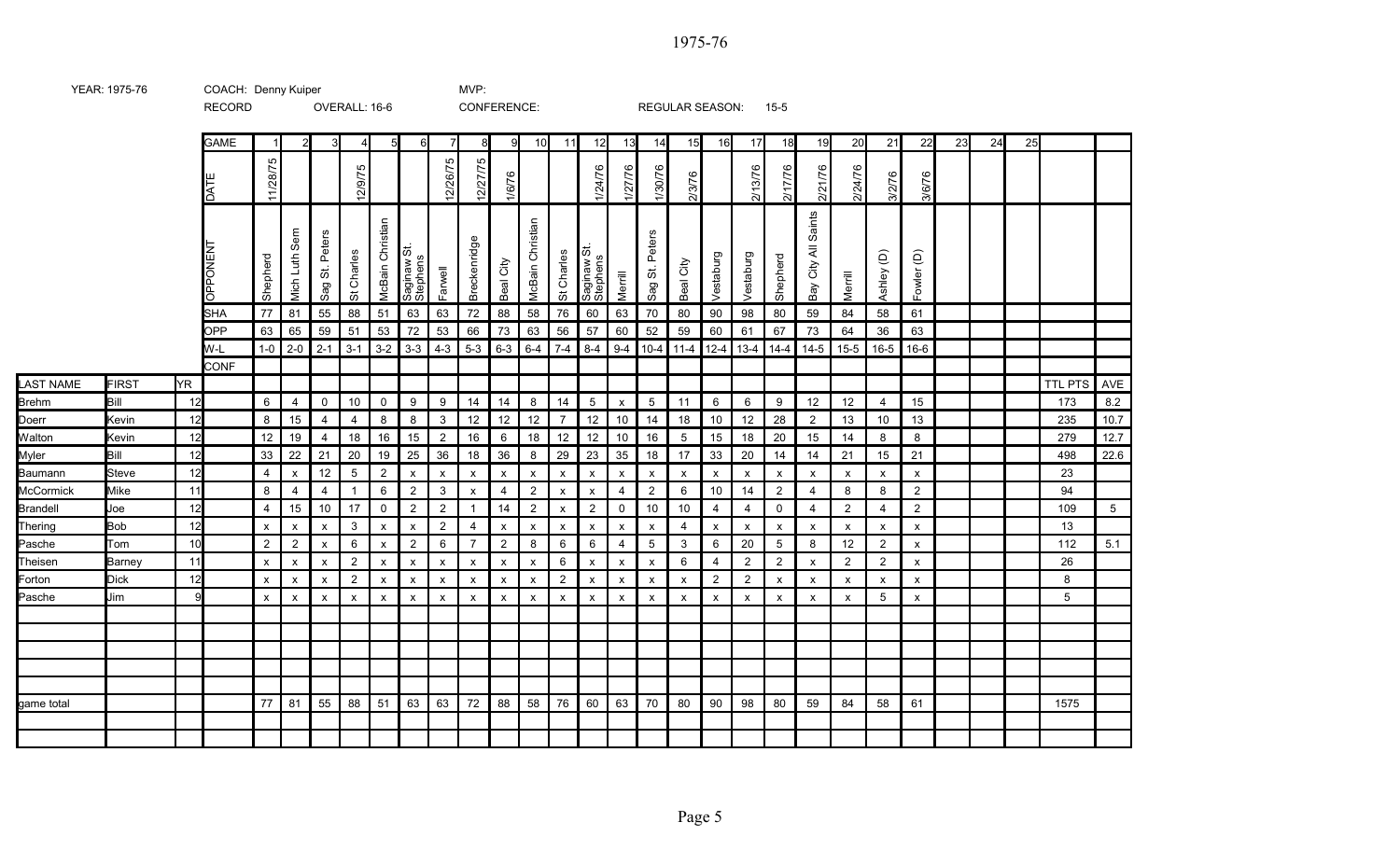|                  |            |           | <b>GAME</b> |                                               | $\mathcal{P}$             | 3                         |                            |                           | 6                         |                           | 8                         | q                         | 10 <sup>1</sup> | 11                        | 12                        | 13                         | 14                        | 15                        | <b>16</b>                 | 17                        | 18                        | 19                | 20                        | 21                        | 22                             | 23                        | 24                           | 25                                      | 26                        | 27                        |                |      |
|------------------|------------|-----------|-------------|-----------------------------------------------|---------------------------|---------------------------|----------------------------|---------------------------|---------------------------|---------------------------|---------------------------|---------------------------|-----------------|---------------------------|---------------------------|----------------------------|---------------------------|---------------------------|---------------------------|---------------------------|---------------------------|-------------------|---------------------------|---------------------------|--------------------------------|---------------------------|------------------------------|-----------------------------------------|---------------------------|---------------------------|----------------|------|
|                  |            |           |             | $\overline{74}$<br>$\frac{5}{2}$<br>$\vec{r}$ | 4<br>12/3/                | 4<br>12/6/7               | 12/13/74                   | 12/14/74                  | 12/17/74                  | /74<br>12/27              | $\overline{74}$<br>12/28  | 1/3/75                    | 5<br>1/7/7      | 1/14/75                   | 1/17/75                   | 1/29/75                    | 1/31/75                   | 2/4/75                    | Б<br>2/7/7                | /75<br>Ξ<br>ন             | 5.<br>ने<br>ন             | ம<br>18/7<br>ন    | 175<br>2/21               | Ю<br>7/5/7<br>ਨ           | 2/28/75                        | 3/4/7                     | Ю<br>3/7/7                   | 2/13/75                                 | 2/15/75                   | Ю<br>2/22/                |                |      |
|                  |            |           | Ē           | Merrill                                       | Shepherd                  | Charles<br>ぉ              | Christian<br><b>McBain</b> | Saginaw St.<br>Stephens   | Easte<br>Arenac           | Montabella                | Breckenridge              | Christian<br>McBain       | City<br>Bay     | Merrill                   | Charles<br>ぢ              | ö<br>Saginaw S<br>Stephens | Sag St Peter              | Beal City                 | Vestaburg                 | Chip Hills                | St. Peters<br>Sag         | Eastern<br>Arenca | Shepherd                  | Ashley (D)                | $\frac{1}{2}$<br>Fulton Middle | $^\copyright$<br>Fowler   | $^\copyright$<br>Webberville | $\widehat{\mathcal{Q}}$<br>Waterford OL | Catholic<br>East<br>Det   | Allendale                 |                |      |
|                  |            |           | ISHA        | 83                                            | 73                        | 95                        | 64                         | 63                        | 80                        | 69                        | 71                        | 65                        | 74              | 73                        | 74                        | 59                         | 56                        | 52                        | 56                        | 95                        | 55                        | 71                | 88                        | 85                        | 73                             | 84                        | 72                           | 75                                      | 58                        | 65                        |                |      |
|                  |            |           | OPP         | 62                                            | 68                        | 45                        | 59                         | 52                        | 63                        | 51                        | 66                        | 73                        | 58              | 59                        | 36                        | 63                         | 57                        | 42                        | 43                        | 64                        | 48                        | 85                | 67                        | 43                        | 71                             | 59                        | 64                           | 59                                      | 54                        | 55                        |                |      |
|                  |            |           | W-L         | $1-0$                                         | $2 - 0$                   | $3-0$                     | $4 - 0$                    | $5-0$                     | $6-0$                     | $7-0$                     | $8-0$                     | $8 - 1$                   | $9-1$           | $10-1$                    | $11-1$                    | 11-2                       | $12 - 2$                  | $13-2$                    | $14 - 2$                  | $15 - 2$                  | $16 - 2$                  | $16-3$            | $17-3$                    | $18-3$                    | $19-3$                         | $20-3$                    | $21-3$                       | $22-3$                                  | $23-3$                    | $24-3$                    |                |      |
|                  |            |           | <b>CONF</b> |                                               |                           |                           |                            |                           |                           |                           |                           |                           |                 |                           |                           |                            |                           |                           |                           |                           |                           |                   |                           |                           |                                |                           |                              |                                         |                           |                           |                |      |
| <b>LAST NAME</b> | FIRST      | <b>YR</b> |             |                                               |                           |                           |                            |                           |                           |                           |                           |                           |                 |                           |                           |                            |                           |                           |                           |                           |                           |                   |                           |                           |                                |                           |                              |                                         |                           |                           | <b>TTL PTS</b> | AVE  |
| Horan            | <b>Bob</b> | 12        |             | 14                                            | 8                         | $\overline{2}$            | $\overline{1}$             | 5                         | 6                         | 8                         | $\overline{2}$            | $\overline{2}$            | 6               | 10                        | 6                         | $\overline{4}$             | 6                         | 13                        | $\overline{2}$            | $\mathsf{x}$              | 6                         | 8                 | $\overline{7}$            | $\mathbf{3}$              | 8                              | $\overline{2}$            | 14                           | $\overline{2}$                          | 6                         | $\overline{2}$            | 153            | 5.7  |
| Myler            | Bill       | 11        |             | 22                                            | 26                        | 16                        | 16                         | 26                        | 14                        | 20                        | 9                         | 18                        | 21              | 13                        | 4                         | 14                         | 4                         | 17                        | 22                        | 19                        | $\overline{4}$            | 21                | 16                        | 14                        | 27                             | 18                        | 8                            | 23                                      | 24                        | 26                        | 462            | 17.1 |
| <b>Bunting</b>   | Doug       | 12        |             | $\overline{4}$                                | 13                        | 20                        | 26                         | 10                        | 13                        | 7                         | 15                        | 19                        | 4               | 5                         | 13                        | 10                         | $\overline{2}$            | 8                         | 6                         | 18                        | $\overline{4}$            | $\overline{7}$    | 25                        | $\overline{7}$            | 9                              | 24                        | 20                           | 10                                      | 10                        | 12                        | 321            | 11.9 |
| Cotter           | Pete       | 12        |             | 8                                             | $\overline{4}$            | $\overline{1}$            | 6                          | 6                         | 4                         | 4                         | 16                        | $\boldsymbol{\mathsf{x}}$ | 8               | 9                         | 8                         | 6                          | 8                         | $\overline{2}$            | $\pmb{\mathsf{x}}$        | 6                         | 9                         | $\overline{2}$    | 10                        | $\overline{2}$            | 6                              | 4                         | 4                            | 6                                       | $\overline{4}$            | $\overline{4}$            | 147            | 5.4  |
| Simons           | Dave       | 12        |             | 9                                             | 27                        | 12                        | 15                         | 17                        | 11                        | 13                        | 19                        | 24                        | 29              | 28                        | 8                         | 19                         | 10                        | 3                         | 16                        | 18                        | 28                        | 14                | 8                         | 25                        | 21                             | 21                        | 13                           | 19                                      | 14                        | 9                         | 450            | 16.7 |
| Sommerville      | Dave       | 12        |             | 6                                             | $\overline{1}$            | 8                         | $\boldsymbol{\mathsf{x}}$  | $\overline{2}$            | 10                        | $5\,$                     | $\overline{4}$            | $\boldsymbol{\mathsf{x}}$ | х               | $\overline{\mathbf{4}}$   | $\overline{2}$            | 6                          | 10                        | $5\overline{)}$           | 8                         | 10                        | $\overline{2}$            | 6                 | 6                         | 11                        | $\boldsymbol{\mathsf{x}}$      | 3                         | 5                            | 8                                       | x                         | $\overline{4}$            | 126            | 4.7  |
| Milan            | Mike       | 12        |             | 2                                             | $\mathsf{x}$              | 6                         | $\mathsf{x}$               | $\mathsf{x}$              | $\overline{2}$            | $\mathsf{x}$              | $\mathsf{x}$              | $\mathsf{x}$              | X               | $\mathsf{x}$              | $\overline{4}$            | $\mathsf{x}$               | $\boldsymbol{\mathsf{x}}$ | $\mathsf{x}$              | $\pmb{\chi}$              | 2                         | $\mathsf{x}$              | $\mathsf{x}$      | $\overline{4}$            | $\overline{1}$            | $\mathsf{x}$                   | $\overline{2}$            | $\mathsf{x}$                 | $\overline{\mathbf{4}}$                 | $\mathsf{x}$              | $\mathsf{x}$              | 27             |      |
| Doerr            | Kevin      | 11        |             | $\overline{4}$                                | $\boldsymbol{\mathsf{x}}$ | 12                        | $\boldsymbol{\mathsf{x}}$  | $\mathsf{x}$              | 4                         | 12                        | $\overline{2}$            | $\overline{2}$            | 6               | $\boldsymbol{\mathsf{x}}$ | $5\,$                     | $\mathsf{x}$               | $\boldsymbol{\mathsf{x}}$ | X                         | $\pmb{\chi}$              | $\boldsymbol{\mathsf{x}}$ | $\boldsymbol{\mathsf{x}}$ | 4                 | $\pmb{\times}$            | 13                        | $\boldsymbol{\mathsf{x}}$      | 4                         | 8                            | $\boldsymbol{\mathsf{x}}$               | $\boldsymbol{\mathsf{x}}$ | 8                         | 84             |      |
| Nolan            | Tom        | 12        |             | 5                                             | $\mathsf{x}$              | $\overline{4}$            | $\boldsymbol{\mathsf{x}}$  | $\mathsf{x}$              | $\mathsf{x}$              | $\boldsymbol{\mathsf{x}}$ | $\boldsymbol{\mathsf{x}}$ | $\boldsymbol{\mathsf{x}}$ | $\mathsf{x}$    | $\boldsymbol{\mathsf{x}}$ | 2                         | $\boldsymbol{\mathsf{x}}$  | $\boldsymbol{\mathsf{x}}$ | $\mathsf{x}$              | X                         | $\mathbf{3}$              | $\boldsymbol{\mathsf{x}}$ | X                 | $\overline{4}$            | $\boldsymbol{\mathsf{x}}$ | $\boldsymbol{\mathsf{x}}$      | $\mathsf{x}$              | x                            | $\boldsymbol{\mathsf{x}}$               | $\boldsymbol{\mathsf{x}}$ | $\mathsf{x}$              | 18             |      |
| Walton           | Kevin      | 11        |             | $\overline{4}$                                | $\boldsymbol{\mathsf{x}}$ | $\overline{7}$            | $\boldsymbol{\mathsf{x}}$  | $\boldsymbol{\mathsf{x}}$ | 8                         | x                         | $\overline{4}$            | $\boldsymbol{\mathsf{x}}$ | X               | $\overline{\mathbf{4}}$   | 13                        | X                          | $\mathsf{x}$              | 4                         | $\overline{2}$            | $\mathbf{1}$              | $\overline{2}$            | 8                 | $\overline{4}$            | $\overline{2}$            | $\overline{2}$                 | $\overline{4}$            | $\mathsf{x}$                 | x                                       | $\boldsymbol{\mathsf{x}}$ | $\boldsymbol{\mathsf{x}}$ | 69             |      |
| Baumann          | Steve      | 11        |             | 5                                             | $\boldsymbol{\mathsf{x}}$ | $\overline{2}$            | $\boldsymbol{\mathsf{x}}$  | $\mathsf{x}$              | 4                         | x                         | $\boldsymbol{\mathsf{x}}$ | $\boldsymbol{\mathsf{x}}$ | х               | x                         | 2                         | X                          | $\mathsf{x}$              | X                         | $\boldsymbol{\mathsf{x}}$ | 12                        | $\mathsf{x}$              | $\mathsf{x}$      | $\overline{2}$            | $\overline{1}$            | $\boldsymbol{\mathsf{x}}$      | $\mathsf{x}$              | x                            | X                                       | $\boldsymbol{\mathsf{x}}$ | $\mathsf{x}$              | 28             |      |
| Brandell         | Joe        | 11        |             | $\boldsymbol{\mathsf{x}}$                     | $\boldsymbol{\mathsf{x}}$ | $\mathbf{3}$              | $\boldsymbol{\mathsf{x}}$  | $\mathsf{x}$              | 4                         | x                         | $\mathsf{x}$              | $\mathsf{x}$              | $\mathsf{x}$    | x                         | $\overline{7}$            | $\mathsf{x}$               | 16                        | x                         | X                         | $\overline{4}$            | $\mathsf{x}$              | $\mathsf{x}$      | $\boldsymbol{\mathsf{x}}$ | $\overline{1}$            | $\boldsymbol{\mathsf{x}}$      | $\overline{2}$            | x                            | $\boldsymbol{\mathsf{x}}$               | $\mathsf{x}$              | $\mathsf{x}$              | 37             |      |
| Brehm            | Bill       | 11        |             | $\mathsf{x}$                                  | $\boldsymbol{\mathsf{x}}$ | $\boldsymbol{\mathsf{x}}$ | $\boldsymbol{\mathsf{x}}$  | $\boldsymbol{\mathsf{x}}$ | $\boldsymbol{\mathsf{x}}$ | x                         | $\boldsymbol{\mathsf{x}}$ | $\boldsymbol{\mathsf{x}}$ | X               | X                         | $\boldsymbol{\mathsf{x}}$ | $\mathsf{x}$               | $\boldsymbol{\mathsf{x}}$ | $\boldsymbol{\mathsf{x}}$ | $\boldsymbol{\mathsf{x}}$ | $\overline{2}$            | $\boldsymbol{\mathsf{x}}$ | $\pmb{\chi}$      | $\boldsymbol{\mathsf{x}}$ | $\overline{2}$            | $\boldsymbol{\mathsf{x}}$      | $\boldsymbol{\mathsf{x}}$ | x                            | x                                       | $\boldsymbol{\mathsf{x}}$ | $\mathsf{x}$              | $\overline{4}$ |      |
|                  |            |           |             |                                               |                           |                           |                            |                           |                           |                           |                           |                           |                 |                           |                           |                            |                           |                           |                           |                           |                           |                   |                           |                           |                                |                           |                              |                                         |                           |                           |                |      |
|                  |            |           |             |                                               |                           |                           |                            |                           |                           |                           |                           |                           |                 |                           |                           |                            |                           |                           |                           |                           |                           |                   |                           |                           |                                |                           |                              |                                         |                           |                           |                |      |
|                  |            |           |             |                                               |                           |                           |                            |                           |                           |                           |                           |                           |                 |                           |                           |                            |                           |                           |                           |                           |                           |                   |                           |                           |                                |                           |                              |                                         |                           |                           |                |      |
|                  |            |           |             |                                               |                           |                           |                            |                           |                           |                           |                           |                           |                 |                           |                           |                            |                           |                           |                           |                           |                           |                   |                           |                           |                                |                           |                              |                                         |                           |                           |                |      |
| game total       |            |           |             | 83                                            | 79                        | 93                        | 64                         | 66                        | 80                        | 69                        | 71                        | 65                        | 74              | 73                        | 74                        | 59                         | 56                        | 52                        | 56                        | 95                        | 55                        | 70                | 86                        | 82                        | 73                             | 84                        | 72                           | 72                                      | 58                        | 65                        | 1926           |      |
|                  |            |           |             |                                               |                           |                           |                            |                           |                           |                           |                           |                           |                 |                           |                           |                            |                           |                           |                           |                           |                           |                   |                           |                           |                                |                           |                              |                                         |                           |                           |                |      |
|                  |            |           |             |                                               |                           |                           |                            |                           |                           |                           |                           |                           |                 |                           |                           |                            |                           |                           |                           |                           |                           |                   |                           |                           |                                |                           |                              |                                         |                           |                           |                |      |

Class D State Champions

1974-75

YEAR: 1974-75 COACH: MVP: Denny Kuiper

RECORD OVERALL: 24-3 CONFERENCE: REGULAR SEASON: 17-3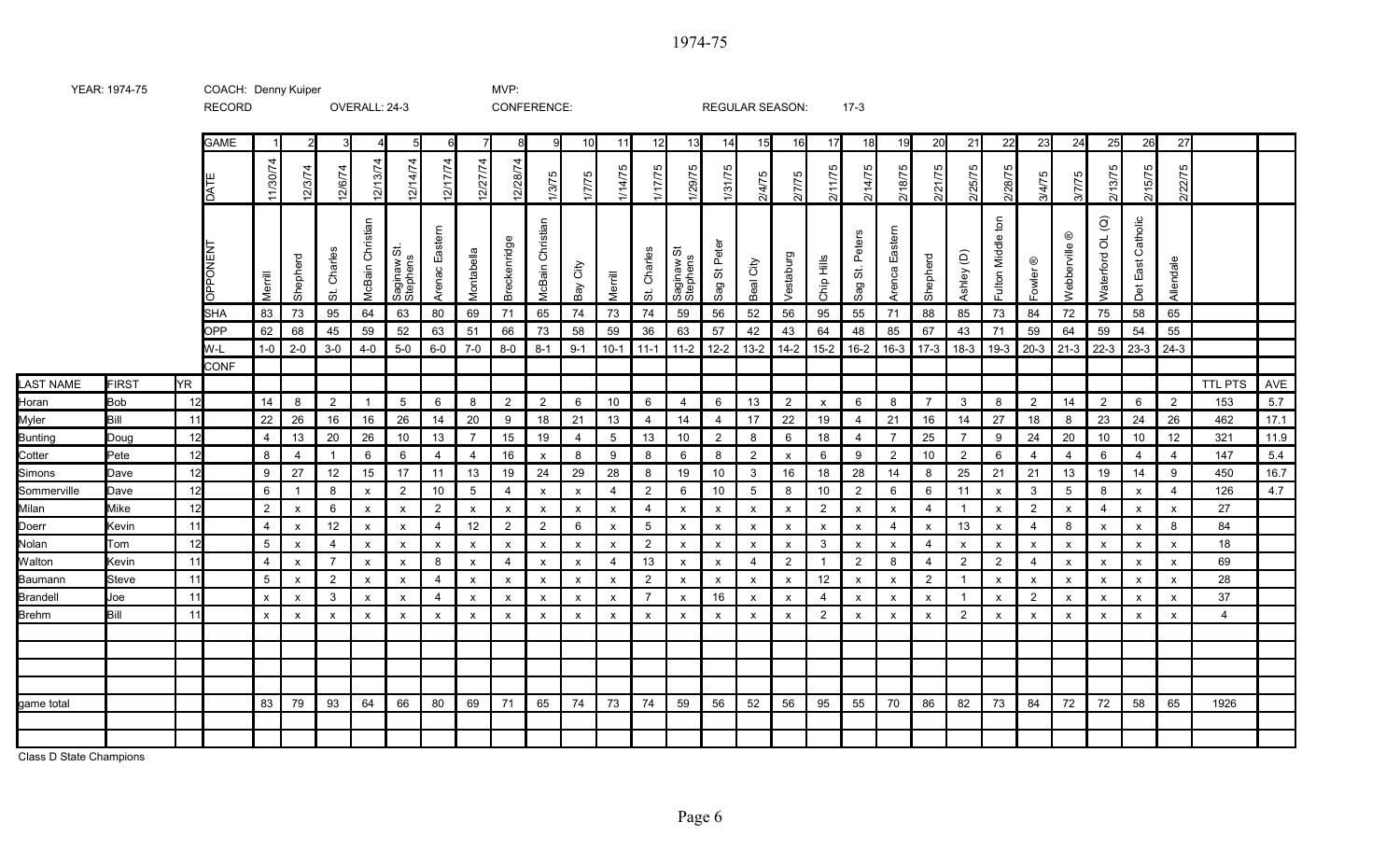RECORD OVERALL: 15-6 CONFERENCE: REGULAR SEASON: 15-5 GAME | 1| 2| 3| 4| 5| 6| 7| 8| 9| 10| 11| 12| 13| 14| 15| 16| 17| 18| 19| 20| 21| 22| 23| 24 11/30/73 12/18/73 12/11/73 2/21/73 12/4/73 1/11/74 1/15/74 1/26/74 1/29/74 2/12/74 2/15/74 2/19/74 2/11/74 2/26/74 1/8/74 2/2/74 1/4/74 2/5/74 2/8/74 3/1/74 3/6/74 DA TE St. Marys Arenca Eastern Arenac Eastern Arenca Eastern Arenac Eastern St. Stephens NEN T $\overline{5}$ St Charles St Charles Shepherd Vestaburg Shepherd Vestaburg St. Peters St. Peters Beal City Saginaw Stephens Beal City Saginaw Baldwin Baldwin Marion Marion Merrill Merrill O<br>O<br>O<br>O SHA |46 |81 |84 |104 |85 |47 |61 |65 |63 |57 |73 |97 |66 |91 |77 |64 |96 |70 |59 |72 | |54 OPP | 52 | 61 | 53 | 49 | 73 | 61 | 63 | 61 | 44 | 67 | 61 | 70 | 60 | 48 | 71 | 73 | 58 | 59 | 54 | 71 | | 75 W-L | 0-1 | 1-1 | 2-1 | 3-1 | 4-1 | 4-2 | 4-3 | 5-3 | 6-3 | 6-4 | 7-4 | 8-4 | 9-4 | 11-4 | 11-4 | 11-5 | 13-5 | 13-5 | 15-6 | | 15-6 CONF LAST NAME FIRST YR TTL PTS AVE Bunting Doug 11 2 6 14 8 20 11 4 2 3 x x 2 2 5 x x 16 4 8 4 14 125 6.25 **Simons** Dave | 11| | | 16 | 15 | 20 | 8 | 31 | 16 | 12 | 12 | 21 | 17 | 18 | 21 | 18 | 17 | 14 | 12 | 14 | 4 | 7 | | 11 | | | | | 325 | 16.25 **Simons** Joe | 12 | 7 | 14 | 9 | 7 | 21 | 9 | 7 | 7 | 6 | 6 | 21 | 8 | 8 | 11 | 19 | 16 | 8 | 5 | 4 | 11 | 19 | 11 | 213 |10.65 Kirsh Steve | 12 | 9 | 21 | 13 | 28 | 4 | 2 | 13 | 6 | 6 | 10 | 6 | 14 | 5 | 5 | x | 6 | 12 | 8 | x | 10 | | 4 | | | 182 | 9.1 **Grinzinger** Dave 12 4 6 x 7 2 x x x x 7 2 7 4 5 9 2 6 x x 4 5 70 3.5 Murphy | Tim | 12 | 2 | x | x | 4 | 2 | 2 | 9 | 8 | 8 | 4 | 9 | 10 | 12 | 11 | x | 4 | 14 | 2 | 22 | 12 | | 4 | | | | | 139 | 6.95 Myler Bill 10 2 11 4 11 4 x 8 26 7 7 16 12 10 18 26 13 14 12 13 14 4 232 11.6 Lukens Bill 12 | 4 | 6 | 10 | 2 | x | 2 | x | x | x | x | 8 | x | 2 | x | 7 | 4 | 5 | x | 1 | | x | | | 51 Sommerville Dave 11 x 2 x 7 x x x x x x x 2 x x x x x x x x x 11 Rassmussen Bob 11 x x 2 1 x x x x x x x x x x x x 2 x x x x 5 Cotter Pete 11 x x 2 8 x x x x x x x 4 x x x x 2 x x x x 16 HoranBob 11 x x 2 11 1 x x x 6 x x x x 6 x x x x x x x 26 Jensen Lou 12 x x 4 2 x x x x x x x 4 x 2 x x x 2 x x 2 16 Milan Kevin | 12 | | x | 2 | x | x | 5 | 8 | 4 | 6 | 2 | 2 | 6 | 4 | 6 | 6 | 2 | 2 | 12 | 8 | 9 | | 1 | | | 85 Milan Mike 11 x x x x x x x x x x x 2 x 2 x x 4 2 x x x 10 46 | 81 | 82 | 104 | 85 | 47 | 61 | 65 | 63 | 57 | 73 | 97 | 66 | 91 | 77 | 64 | 96 | 66 | 59 | 72 |  $\qquad$  | 54 |  $\qquad$  | 1506 game total

YEAR: 1773-74 COACH: Dennis Kuiper The Corpus Control of the MVP: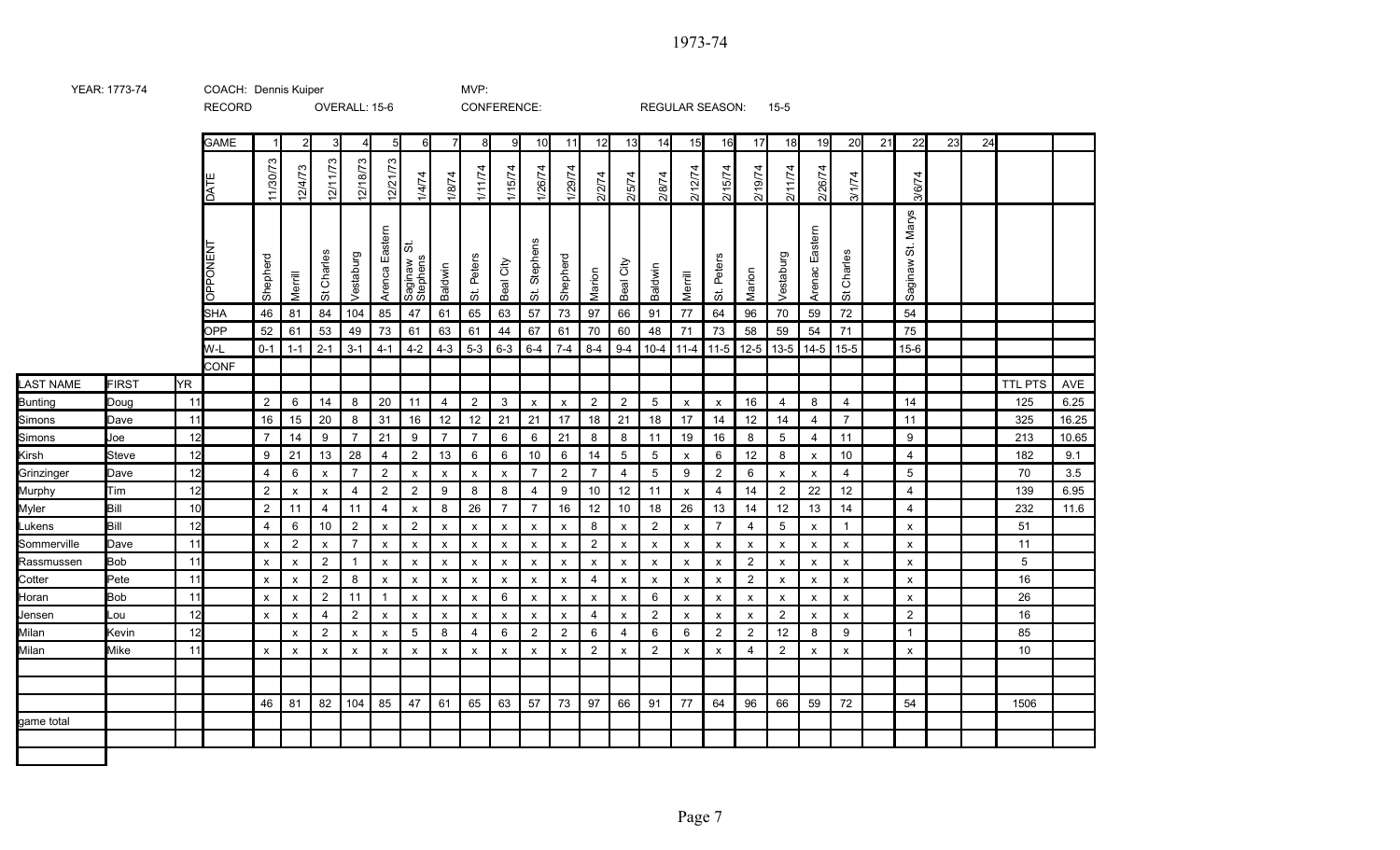RECORD OVERALL: 8-13 CONFERENCE: REGULAR SEASON: 8-12 GAME | 1| 2| 3| 4| 5| 6| 7| 8| 9| 10| 11| 12| 13| 14| 15| 16| 17| 18| 19| 20| 21| 22| 23| 24| 25 11/28/72 12/16/72 2/1/72 2/5/72 1/12/73 1/16/73 1/19/73 1/23/73 2/10/73 1/30/73 2/10/73 2/16/73 2/20/73 3/27/73 1/9/73 2/2/73 2/6/73 1/3/73 1/5/73 3/2/73 DA TE St. Peters St. Marys St. Mary **Manistee Catholic** Manistee Catholic Manistee Catholic Manistee Catholic wan Valley wan Valley St Pete TCSt Francis St Francis NEN T|ಹ Saginaw St.  $\vec{\omega}$ Vestaburg **Shepherd** Shepherd Coleman Beal City Beal City Saginaw Stephens Stephens Beal City Saginaw Saginaw Saginaw Saginaw Merrill Merrill O<br>O<br>O<br>O Sag S Sag S  $\frac{1}{2}$ SHA | 61 | 56 | 58 | 57 | 57 | 62 | 66 | 58 | 65 | 62 | 65 | 67 | 61 | 61 | 44 | 79 | 52 | 87 | 73 | 51 | 38 OPP | 62 | 88 | 44 | 62 | 78 | 64 | 56 | 70 | 67 | 81 | 64 | 66 | 58 | 77 | 54 | 63 | 68 | 67 | 64 | 56 | 43 W-L | 0-1 | 0-2 | 1-2 | 1-3 | 1-4 | 1-5 | 2-5 | 2-6 | 2-7 | 2-8 | 3-8 | 4-8 | 5-8 | 5-9 | 5-10 | 6-10 | 6-11 | 7-11 | 8-11 | 8-12 | 8-13 CONF LAST NAME FIRST YR TTL PTS AVE **Scully** Mike | 12 | 12 | 4 | 8 | 15 | 5 | 8 | 13 | 6 | 15 | 12 | 8 | 6 | 11 | 2 | 8 | 7 | 8 | 8 | 8 | 8 | 8 | 8 | 8 | 9 Brossard Tom | 12 | 19 | 6 | 12 | 8 | 26 | 18 | 14 | 30 | 7 | 18 | 21 | 9 | 16 | 22 | 11 | 34 | 22 | x | 21 | 11 | 12 | | | | | 337 | 16.0 Goenner Roger | 12 | 3 | 1 | 3 | 2 | 2 | x | 6 | 2 | 2 | 3 | x | x | 1 | 2 | 2 | 4 | x | 6 | x | x | x | x | t | t | 39 | 1.9 Grinzinger Dave | 11 | 6 | 4 | 6 | x | 2 | 2 | 3 | 2 | x | 5 | 13 | 8 | 5 | 5 | 13 | x | x | 2 | 6 | 4 | x | | | | 86 | 4.1 Milan Kevin | 11 | 4 | 5 | 9 | 5 | 2 | 2 | 14 | 2 | 12 | x | x | 13 | 10 | 8 | 2 | 2 | 12 | 6 | 2 | 3 | | | | 115 | 5.5 Murphy | Tim | 11 | 2 | x | x | x | x | x | x | x | x | 2 | x | 9 | 4 | 6 | x | x | x | x | | | | 35 | 1.7 Brehm John | 12 | 7 | 5 | 6 | 6 | 2 | 5 | x | 2 | x | 4 | 1 | x | x | 2 | 4 | 2 | 8 | 3 | 6 | x | | | | | 63 | 3.0 **Simons** Dave | 10 | 1 | 8 | 10 | 4 | 6 | 8 | 10 | 4 | 12 | 2 | 4 | 10 | 8 | 6 | 4 | 9 | 6 | 8 | 10 | x | 2 | 11 | 12 | Simons Joe | 11 | | 3 | 4 | 2 | 7 | 3 | 9 | 6 | 7 | 6 | 13 | 14 | 9 | 10 | 12 | 2 | 10 | 8 | 21 | 10 | 9 | 8 | | | | | 173 | 8.2 Kirsh Steve 11 4 13 2 10 2 10 x 3 11 x x x x x x x x 12 9 5 4 85 4.0 Lukens Bill 11 x 4 x x x x x x x x x x x x x x x x x x x 4 Kovach Tim 12 x 0 x x x x x x x 2 x x x x x x x 2 x x x 4 **Heintz** Pat 12 x x x x x x x x x 3 4 x x 2 x x x x x x x 9 Jensen Lou 11 x x x x x x x x x x x x x x x x x 2 x x x 2 game total 61 54 58 57 50 62 66 58 65 62 65 67 61 61 44 79 52 87 73 50 38 1270

YEAR: 1972-73 COACH: MVP: Bob Keefe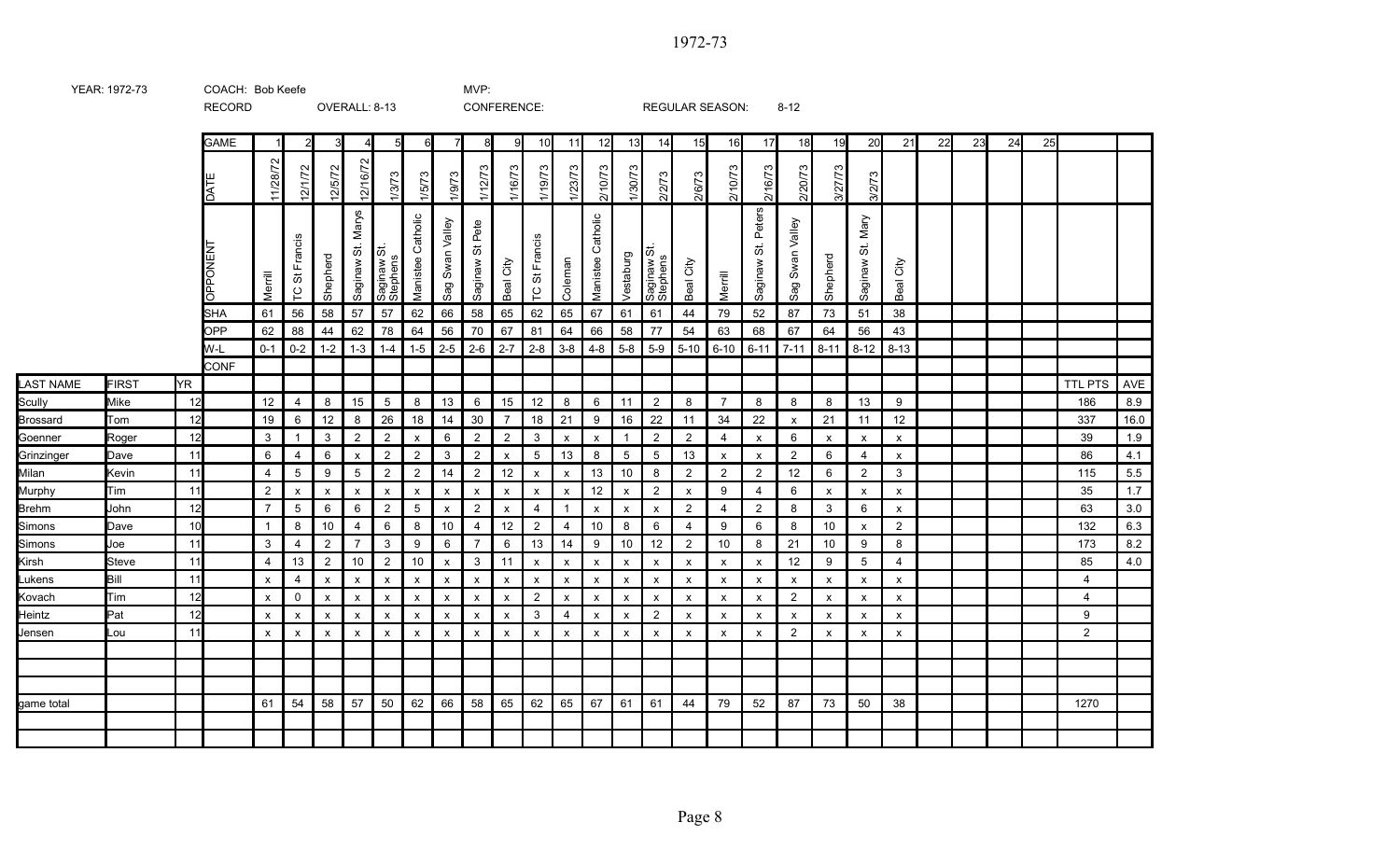RECORD OVERALL: 15-4 CONFERENCE: 12-2 (T1) REGULAR SEASON: 13-3 GAME | 1| 2| 3| 4| 5| 6| 7| 8| 9| 10| 11| 12| 13| 14| 15| 16| 17| 18| 19| 20| 21| 22| 23| 24| 25 DA TE 12/3/71 2/10/12 12/17/71 2/18/7 1/7/72 1/14/72 1/18/72 1/21/72 1/25/72 1/28/72 2/4/72 2/8/72 2/11/72 2/15/72 2/18/72 2/22/72 2/25/72 3/2/72 3/3/72 O<br>O<br>O<br>O NEN TLake City **Shepherd** Marion Baldwin Pine River Lake City Marion Baldwin Pine River Shepherd Lake City SHA | 64 | 69 | 77 | 72 | 91 | 83 | 74 | 69 | | 11 | 64 | 70 | 86 | 61 | 76 | 58 | 53 | 66 | 70 | 53 OPP | 56 | 57 | 72 | 65 | 63 | 56 | 65 | 55 | | 69 | 61 | 55 | 46 | 62 | 45 | 75 | 73 | 63 | 65 | 58 W-L 1-0 2-0 3-0 4-0 5-0 6-0 7-0 8-0 9 90 10-0 11-0 12-0 12-1 13-1 13-2 13-3 14-3 15-3 15-4 CONF | 1-0 | 2-0 | 3-0 | | 4-0 | 5-0 | 6-0 | 7-0 | | 8-0 | 9-0 | 10-0 | 11-0 | 11-1 | 12-1 | | 12-2 LAST NAME FIRST YR TTL PTS AVE Bill | 12 | 31 | 24 | 14 | 18 | 45 | 34 | 32 | 25 | x | 31 | 25 | 11 | 27 | 29 | 26 | 19 | 13 | 24 | 26 | 14 | | | | | | 468 | 24.6 Tom | 11 | 10 | 14 | 6 | 14 | 10 | x | 18 | 12 | x | 8 | 27 | x | x | x | x | 2 | 9 | 6 | 15 | | | | | | 157 | 8.3 Davis | Dave | 12 | 9 | 11 | 6 | 8 | 5 | 19 | 4 | x | x | 7 | 8 | x | x | x | 10 | 1 | 2 | 3 | 4 | 1 | | | | | | | | | | 98 | 5.2 Johnston | Bill | 12 | 8 | 7 | 36 | 14 | 17 | 3 | 15 | 14 | x | 13 | 8 | 6 | x | 10 | 6 | 11 | 15 | 16 | 21 | 9 | | | | | | 229 | 12.1 Milan | Dan | 12 | 6 | 2 | x | 2 | x | x | 6 | x | x | x | x | 16 | 10 | 15 | 13 | 11 | 10 | 6 | 3 | | | | | | 100 | 5.3 Tom | 12 | x | 9 | 13 | 10 | 2 | 4 | 1 | 4 | x | 8 | x | 6 | 2 | x | x | 4 | x | 4 | 2 | 4 | | | | | | | 73 | 3.8 Chuck 12 x 2 2 6 4 11 x 2 x 6 x 6 4 x 2 2 x x x x 47 2.5 Dan 12 x x x x 2 6 x x x x x x 4 x x x x x x x 12 Bob 12 x x x x 2 x x x x x x x 2 x x x x x x x 4 John | 11 | x | x | x | x | 4 | 2 | 4 | x | x | x | x | 3 | 8 | 6 | x | 1 | 2 | x | x | x | x | | | | | Mike 11 x x x x x 4 x 6 x x x x x x 2 x x x x x 12 Bush Pat 12 x x x x x x x x x x 15 11 16 6 10 7 8 x 5 7 85 Dan 12 x x x x x x x x x x x x 4 x x x x x x x 4 Roger 11 x x x x x x x x x x x x 1 x 4 x x x x x 5 Tim 11 x x x x x x x x x x x x 2 x x x x x x x 2 Pat 11 x x x x x x x x x x x x x x 1 x x x x x 1 x x x x x x x x x x x x x x x x x x x x 0 game total 64 | 69 | 77 | 72 | 91 | 83 | 74 | 69 | 0 | 71 | 64 | 70 | 86 | 61 | 76 | 58 | 53 | 66 | 70 | 53 | | 1327 Beal City Onekema Manton Beal City Onekema Manton Vestaburg (D) Beal City (D) Webberville R Kovach **Brossard Scully** Breidenstein **Heintz** Wohlscheid Brehm **Scully** Bollman **Goenner** Kovach **Heintz** 

YEAR: 1971-72 COACH: MVP: Joe Grabowski

Page 9